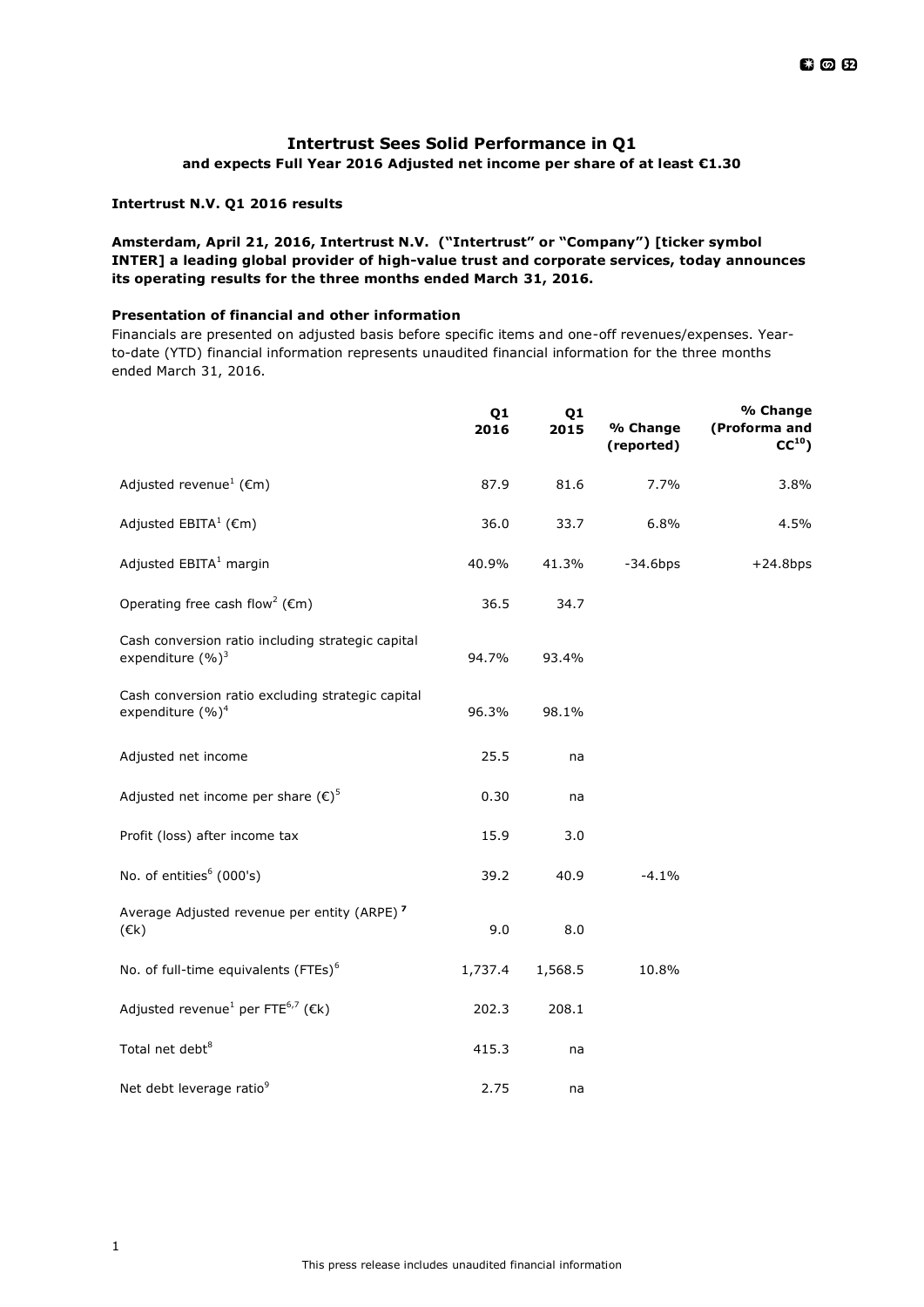- 1. Adjusted financial information before specific items and one-off revenues/expenses. 2016 figures include CorpNordic acquisition
- 2. Defined as Adjusted EBITDA Maintenance capex
- 3. Defined as Adjusted EBITDA less capital expenditure, including strategic capital expenditures/ Adjusted EBITDA
- 4. Defined as (Adjusted EBITDA less capital expenditure, excluding strategic capital expenditures) / Adjusted EBITDA
- 5. Adjusted Net Income per share is calculated as Quarterly Adjusted EBITA less net interest costs and less tax costs calculated at the applicable effective tax rate divided by the number of shares (85,221,614) outstanding as of March 31, 2016
- 6. As of March 31, 2016 and March 31, 2015 respectively
- 7. Annualised numbers based on Adjusted revenue before specific items and one-off revenue/expenses
- 8. Net debt at the end of March 2106 at closing rate
- 9. Net debt leverage ratio is defined as Total net debt divided by the last twelve months Adjusted Proforma EBITDA
- (Adjusted EBITDA including Adjusted EBITDA of CorpNordic April to June 2015 and full year run rate of synergies) 10. Proforma including CorpNordic contribution for the period January to March 2015. CC defined as constant currency

## **Financial highlights Q1 2016 versus Q1 2015**

- Adjusted revenue for the quarter increased by 7.7% to €87.9 million (Q1 2015: €81.6 million). On a constant currency basis, our Adjusted revenues grew by 7.7%. Revenue growth continues to be driven by our ARPE growth whilst the number of entities declined. The number of entities decreased mainly due to low ARPE structures exiting in Cayman. Including the contribution of CorpNordic for the first 3 months in 2015, Adjusted revenues grew on a like-for-like pro forma basis by 3.8%. The growth in revenues was impacted by approx. €0.8 million by less available billable hours, due to amongst others training and timing of holidays.
- Adjusted EBITA for the quarter increased by 6.8% to €36.0 million (Q1 2015: €33.7 million). On a constant currency basis, our Adjusted EBITA increased by 6.5%. Including the proforma contribution of CorpNordic for the first 3 months in 2015, our Adjusted EBITA grew by 4.5%. The year-on-year profitability improvement in Q1 is attributable to the revenue growth while strictly monitoring our expenses.
- Adjusted EBITA margin was 40.9% vs. 41.3% for Q1 2015, a reduction of 34.6 bps partially driven by the incorporation of the lower margin CorpNordic acquisition. Including the proforma contribution of CorpNordic for the first three months in 2015, the margin improved by 24.8 bps from 40.6% in Q1 2015 to 40.9% in Q1 2016.
- Total capital expenditure for the quarter was €2.0 million (Q1 2015: €2.3 million); €0.6 million (Q1 2015 €1.7 million) of which represented one-off strategic capital expenditure resulting from the implementation of the Business Application Roadmap, a company-wide standard software application platform. Increase in maintenance capex versus previous year was driven by timing of hardware replacement and the initial phases of the implementation to outsource the datacentres.
- Q1 2016 cash conversion ratio excluding strategic capital expenditures was 96.3% (YTD 31 March 2015: 98.1%), slightly below last year due to timing of maintenance capex.
- YTD annualised ARPE increased by 12.3% to €9.0 thousand (YTD March 31, 2015: €8.0 thousand). We continue to see additional hours per entity due to more complex structures, regulatory reporting requirements and our focus on higher value-added entities. In addition, increased ARPE was partially driven by the outflow of lower valued registered office entities in Cayman.
- As of Q1 2016, we had 39,227 entities, a net outflow of 1,684 entities over the last twelve months mainly due to the re-entry of a competitor in Cayman (2,370 entities lost of which 1,026 in 2016), partially compensated by the increase of entities due to the CorpNordic acquisition.
- A net increase of 169 FTEs over the last twelve months period ended in March 2015 was due to the increase in billable FTEs (135 FTEs, of which 58 FTEs from the CorpNordic acquisition) mainly in the Netherlands and Luxembourg to support business growth and the increase in non-billable staff (34 FTEs, of which 13 FTEs from the CorpNordic acquisition and 15 IT FTEs to support IT initiatives). During Q1 2016, the number of FTEs increased by 23 FTEs (19 billable FTEs and 4 non-billable FTEs).
- YTD annualised Adjusted revenue per FTE decreased by 2.8% to €202.3 thousand (YTD March 31, 2015: €208.1 thousand) due to lower amount of available billable hours in Q1 this year.
- Reported Profit after tax for the quarter was  $£15.9$  million compared to  $£3.0$  million in O1 2015. The increase in Q1 2016 was primarily driven by increased EBITA and by significant reduction of net finance costs.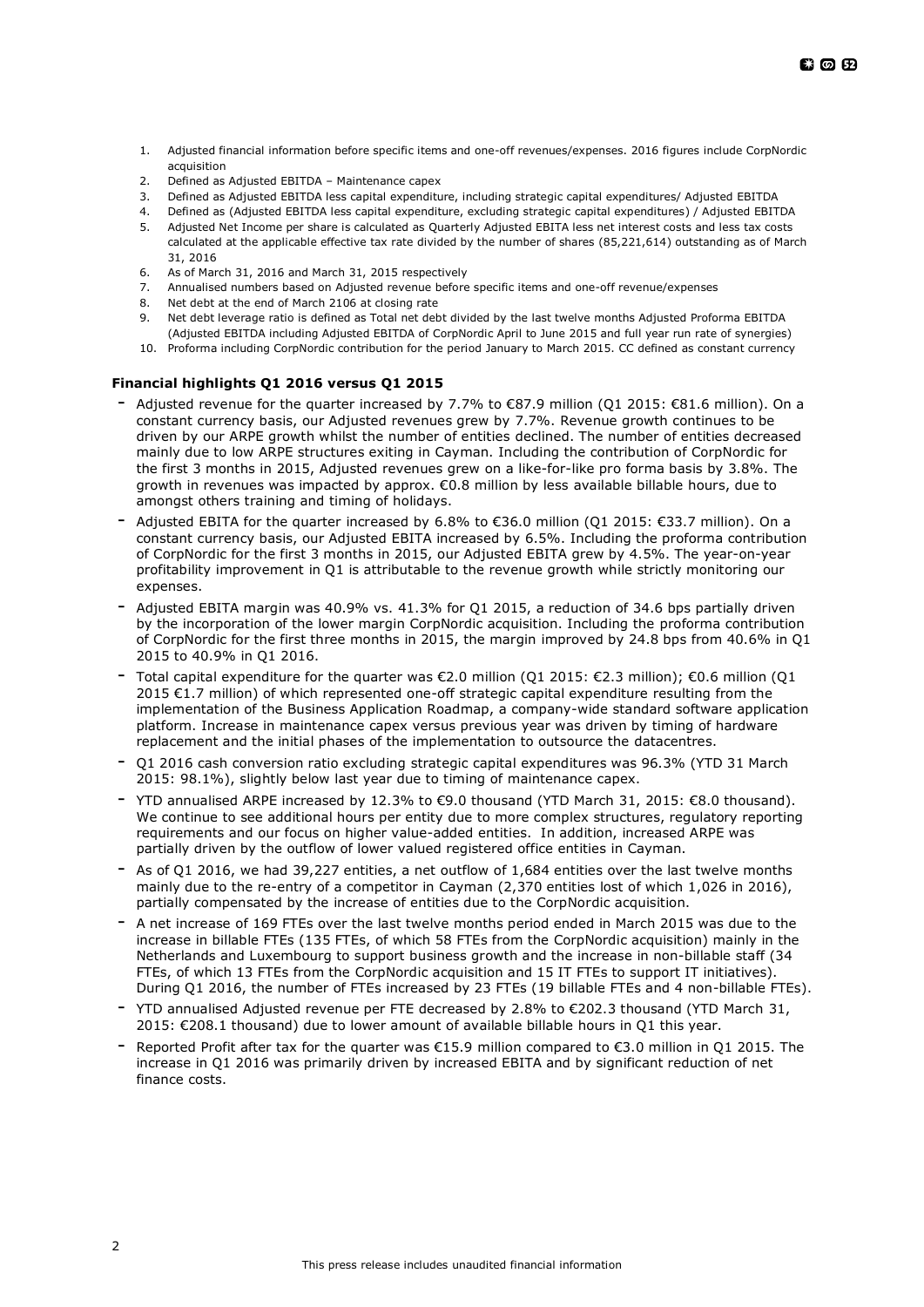### **Adjusted net income and Adjusted net income per share**

- Our Adjusted net income for Q1 2016 was €25.5 million. Adjusted net income is defined as Adjusted EBITA less net interest costs and less tax costs calculated at the applicable effective tax rate.
- Our Adjusted net income per share for the quarter was €0.30 per share.

# **Operational highlights Q1 2016**

- Opening of Sales office in Chicago in January 2016 in line with strategy of proximity to our clients.
- CorpNordic operational integration is completed and realisation of annualised synergies in excess of €900 thousand is on track.
- Rest of World saw strong revenue growth in particular, Singapore, Spain, the UK and Ireland, combined with attractive ARPE growth. Ireland AIFMD ManCo services signed-on launching customers for five funds.
- Completed roll-out of the Business Application Roadmap IT project.

## **Outlook**

- Intertrust expects Adjusted net income per share for the full year <sup>2016</sup> to be <sup>a</sup> minimum of €1.30.
- Interest costs for full year 2016 are expected to be  $\epsilon$ 18.7 million of which  $\epsilon$ 3.7 million is related to the amortisation of financing fees (non-cash).
- Intertrust is keeping cash on its balance sheet to maintain flexibility for acquisitions.
- Previous guidance is reconfirmed:
	- For the medium term, management aspires to organic revenue growth slightly exceeding market growth, which is estimated to be 5% CAGR for the period 2015 to 2018.
	- EBITA margin is expected to improve over 2015 proforma EBITA margin of 40.4% (including the effects of CorpNordic for the whole year) by 200-250 bps by 2018 supported by operating leverage and productivity improvements. This guidance includes LTIP costs (2016 - €1.5 million, 2017 - €3.5 million, 2018 - €5.5 million) and is also slightly impacted by structurally increased IT expenses due to transition to Software as a Service and Infrastructure as a Service partially offset by decreased IT capex.
	- Cash conversion rates are expected to be in line with historical rates. Maintenance / normalised capex marginally below historical levels.
	- Effective tax rate is expected to be around 18%.
	- Unchanged target steady-state debt ratios are at 2 2.5 times, with a temporary increase in the event of an acquisition. Dividend policy is a target dividend of 40-50% of Adjusted net income. First interim dividend will be paid in Q4 over the year ending December 31, 2016.

### **David de Buck, Chief Executive Officer of Intertrust, commented:**

"I am pleased to report a solid performance in Q1 and we are on track to meet our targets for the full year 2016. Recently, there has been a lot of attention to our sector in the media and among politicians. Our selective approach to client acceptance combined with high ethical and compliance standards has shown its value throughout this period, despite the sectoral turbulence in the media. We continue to monitor the environment, and do not see regulatory proposals which would negatively impact our business. We think that recent developments, such as the Panama Papers, confirm our belief that transparency requirements will increase. This will provide us with the opportunity to assist our clients with additional administration and reporting requirements. It may also benefit quality providers like Intertrust."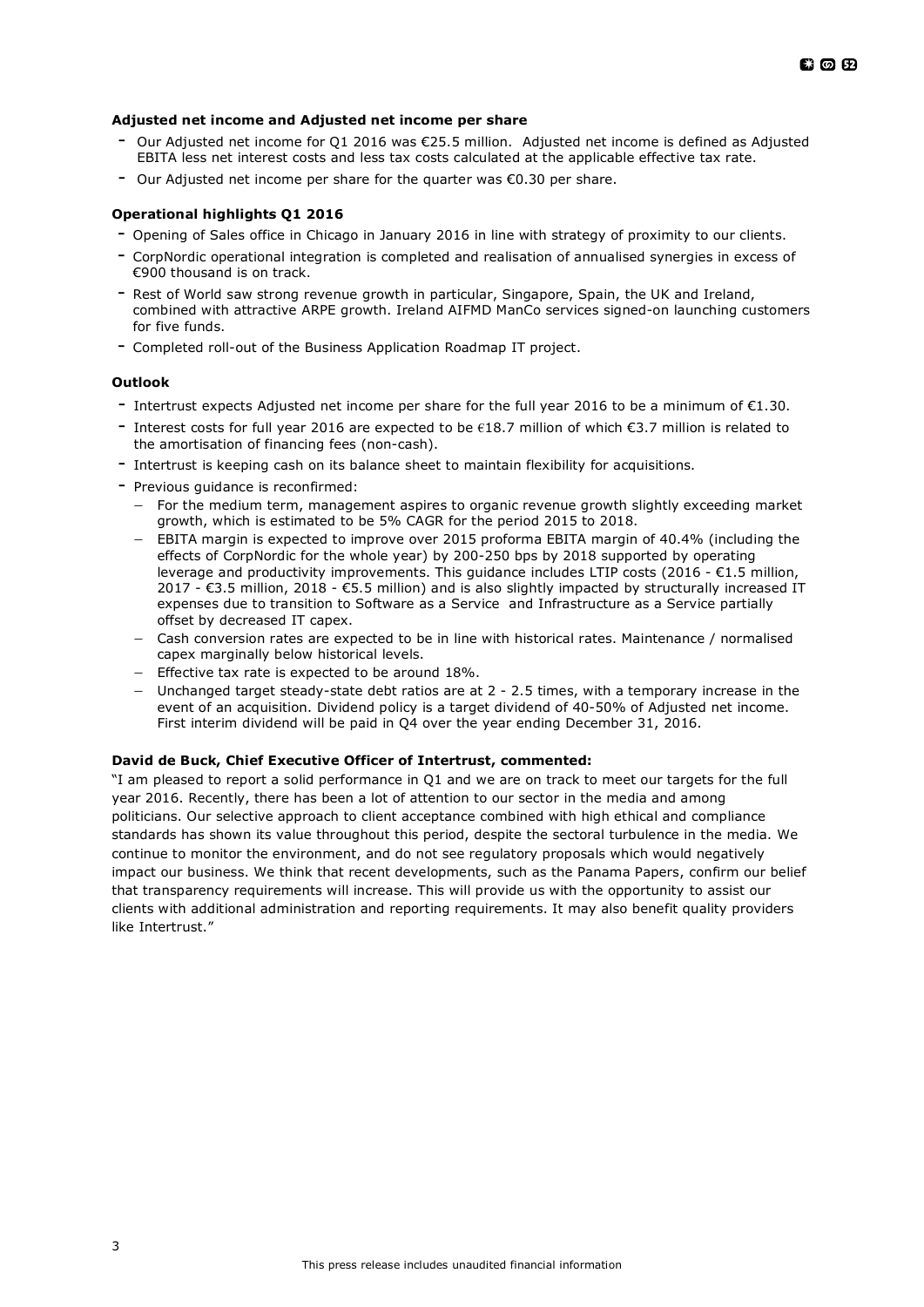### **Performance in key jurisdictions**

*The Netherlands*

|                                               | Q1<br>2016 | Q1<br>2015 | % change<br>(reported) |
|-----------------------------------------------|------------|------------|------------------------|
| Adjusted revenue <sup>1</sup> ( $\epsilon$ m) | 28.6       | 27.1       | $+5.5%$                |
| Number of entities                            | 4,396      | 4,406      | $-0.2%$                |
| <b>Annualised ARPE</b>                        | 26.0       | 24.6       | $+5.7%$                |

1. Adjusted financials before specific items and one-off revenues/expenses

In the Netherlands, we achieved quarter-on-quarter Adjusted revenue growth of 5.5% The growth was supported by the increase in the number of billable FTEs. Nevertheless, the revenue growth was impacted in Q1 2016 by amongst others training and timing of holidays (e.g. Easter). In Q1 2016, the inflow of entities was strong due to continued sales efforts. The outflow of entities was driven by "end of life" and product rationalization initiatives in order to focus on higher ARPE entities. The ARPE growth of 5.7% was driven by regulatory and transaction complexity, which required more value-added services.

#### *Luxembourg*

|                                               | Q1<br>2016 | Q1<br>2015 | % change<br>(reported) |
|-----------------------------------------------|------------|------------|------------------------|
| Adjusted revenue <sup>1</sup> ( $\epsilon$ m) | 18.8       | 18.4       | $+2.5%$                |
| Number of entities                            | 2,572      | 2,560      | $+0.5%$                |
| Annualised ARPE                               | 29.3       | 28.7       | $+2.0%$                |

1. Adjusted financials before specific items and one-off revenues/expenses

In Luxembourg, we achieved quarter-on-quarter Adjusted revenue growth of 2.5%. Q1 2015 comprised €0.5 million overruns which have been monitored and invoiced more regularly going forward. On a likefor-like basis, Q1 2016 Adjusted revenue grew by 5.3% compared to Q1 2015, driven by increased billable workforce. In addition, the Adjusted revenue growth was impacted by lower amount of available billable hours partially because of training and timing of holidays (e.g. Easter). The number of entities remained stable compared to March 2015, outflows were mainly due to end of life and consolidation at competitors but were balanced by inflows coming mainly from existing customers. The ARPE growth of 2.0% reflects continuous increase in substance requirements and increasing complexity of structures, but was impacted by the lower amount of billable hours which affected overall revenues in Q1 2016.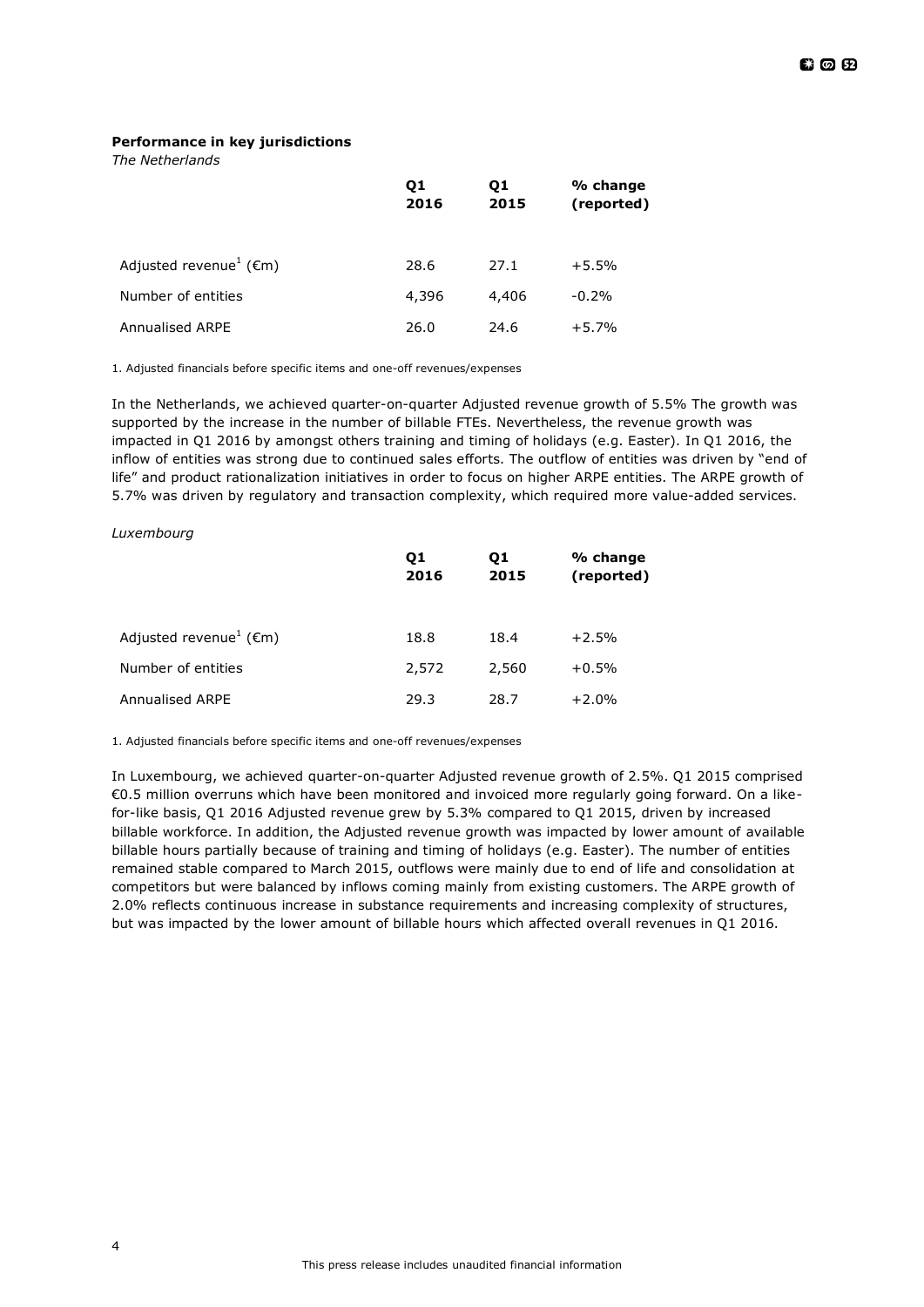### *The Cayman Islands*

|                                                    | Q1<br>2016 | 01<br>2015 | % change<br>(reported) | % change<br>(CC <sup>1</sup> ) |
|----------------------------------------------------|------------|------------|------------------------|--------------------------------|
| Adjusted revenue <sup>2</sup> ( $\epsilon$ m) 13.3 |            | 13.7       | $-2.4%$                | $-4.5%$                        |
| Number of entities                                 | 16,485     | 18,874     | $-12.7%$               |                                |
| Annualised ARPE                                    | 3.2        | 2.9        | $+11.7%$               | $+9.3%$                        |

1. At constant currency

2. Adjusted financials before specific items and one-off revenues/expenses

In the Cayman Islands, on a constant currency basis, Adjusted revenue decreased by 4.5% for the quarter, driven by the re-entry of a competitor in the market. Although the negative impact was consistent with our expectations, our revenues were impacted by less registered office (RO) fees resulting from transfers out to a competitor (2,370 low ARPE RO entities lost). Therefore, the number of entities was reduced. Our ARPE grew by 9.3% at constant currency, driven by the transfer of lower ARPE entities, upselling corporate support to existing clients, growth in fiduciary services and exit fees in Q1 2016.

#### *Guernsey*

|                                                   | Q1<br>2016 | 01<br>2015 | % change<br>(reported) | % change<br>(CC <sup>1</sup> ) |
|---------------------------------------------------|------------|------------|------------------------|--------------------------------|
| Adjusted revenue <sup>2</sup> ( $\epsilon$ m) 7.2 |            | 7.3        | $-1.4%$                | $+2.2%$                        |
| Number of entities                                | 3,198      | 3,415      | $-6.4%$                |                                |
| Annualised ARPE                                   | 9.1        | 8.6        | $+5.3%$                | $+9.1%$                        |

1. At constant currency

2. Adjusted financials before specific items and one-off revenues/expenses

In Guernsey we achieved quarter-on-quarter Adjusted revenue growth of 2.2% in constant currency. This growth was mostly driven by the renegotiation of fees and the deployment of compliance services. The number of entities reduced by 217 structures compared to March 2015, low-value entities being replaced by new more complex structures. Our ARPE increased by 9.1% at constant currency, reflecting the intake of new structures with higher value-added services.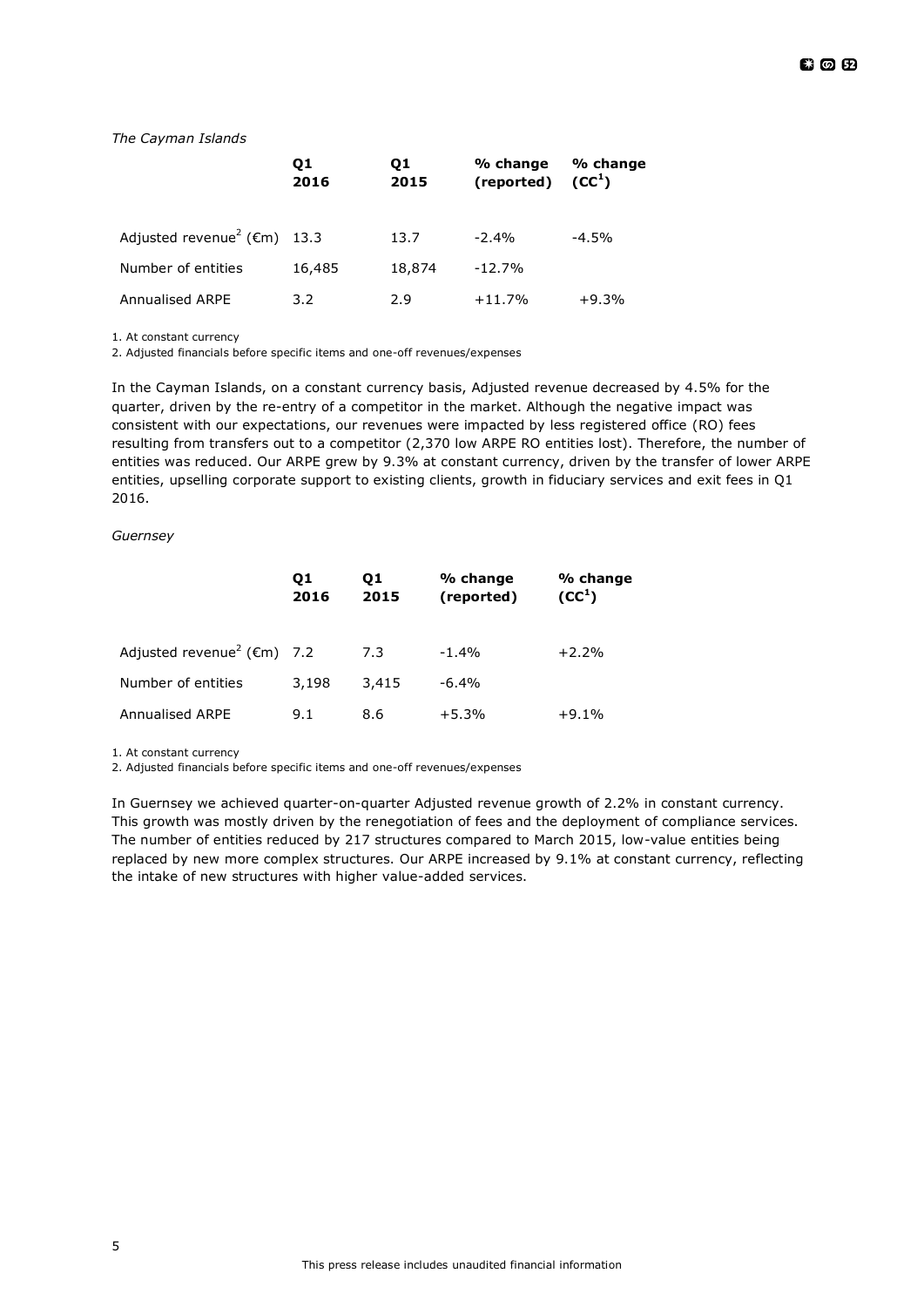## *Rest of the World*

|                                                 | Q1<br>2016 | 01<br>2015 | % change<br>(reported) | % change<br>(Proforma<br>and $CC1$ ) |
|-------------------------------------------------|------------|------------|------------------------|--------------------------------------|
| Adjusted revenue <sup>2</sup><br>$(\epsilon m)$ | 19.9       | 15.1       | 31.5%                  | $9.7\%$                              |
| Number of entities                              | 12,576     | 11,656     | $+7.9%$                |                                      |
| <b>Annualised ARPE</b>                          | 6.3        | 5.2        | $+21.9%$               | $+8.6%$                              |

1. Proforma including CorpNordic contribution for the period January to March 2015. CC defined as constant currency

2. Adjusted financials before specific items and one-off revenues/expenses.

In the rest of the world (ROW) in Q1, at constant currency, Adjusted revenue grew by 31.4% quarteron-quarter. Q1 2016 figures include CorpNordic, acquired in June 2015. On a pro forma basis, our adjusted revenue at constant currency grew by 9.7%, driven by strong performance of Singapore, Spain, Ireland and the UK. This growth was driven by increased M&A activity, increased private equity activity and growth in demand from financial institutions. The growth in number of entities reflects the inclusion of CorpNordic (+796 structures) and the development of Rest of World affiliates. On a pro forma basis, ARPE improved from €5.8 thousand in Q1 2015 to €6.3 thousand in Q1 2016, driven by more complex services resulting in a higher-value service offering to new client entities. Increase in FTEs comprises 72 FTEs from the CorpNordic acquisition, together with additional billable FTEs to support business growth.

We opened a sales office in Chicago early January 2016 to further expand our successful strategy of proximity to our clients in the key US markets and to take advantage of opportunities in these regions. We clearly benefited from the trend to outsource in the fund management sector. We launched AIFMD Manco Services in Ireland last year, with first revenues reported in Q1 2016. Our global presence and sales offices generated a strong year-on-year growth in Q1 in cross-border referrals for the entire Intertrust network.

### **Investor call**

Intertrust CEO David de Buck and CFO Ernesto Traulsen will hold an investor call today at 10:00 a.m. CET to discuss the Company's Q1 2016 Trading Update. An audiocast of the call will be available on the website. Details can be found at [http://investors.intertrustgroup.com.](http://investors.intertrustgroup.com/)

## **For further information**

Intertrust N.V. IR@intertrustgroup.com Anne Louise Metz **Tel: +31 20 577 1157** Director of Corporate Affairs



### **About Intertrust**

Intertrust is a leading global provider of high-value trust and corporate services, with a network of 37 offices in 26 jurisdictions across Europe, the Americas, Asia and the Middle-East. The Company focusses on delivering high-quality tailored services to its clients with a view to building long-term relationships. Intertrust's business services offering comprise corporate services, fund services, capital market services, and private client services. Intertrust has leading market positions in selected key geographic markets of its industry, including the Netherlands, Luxembourg, the Cayman Islands and Guernsey.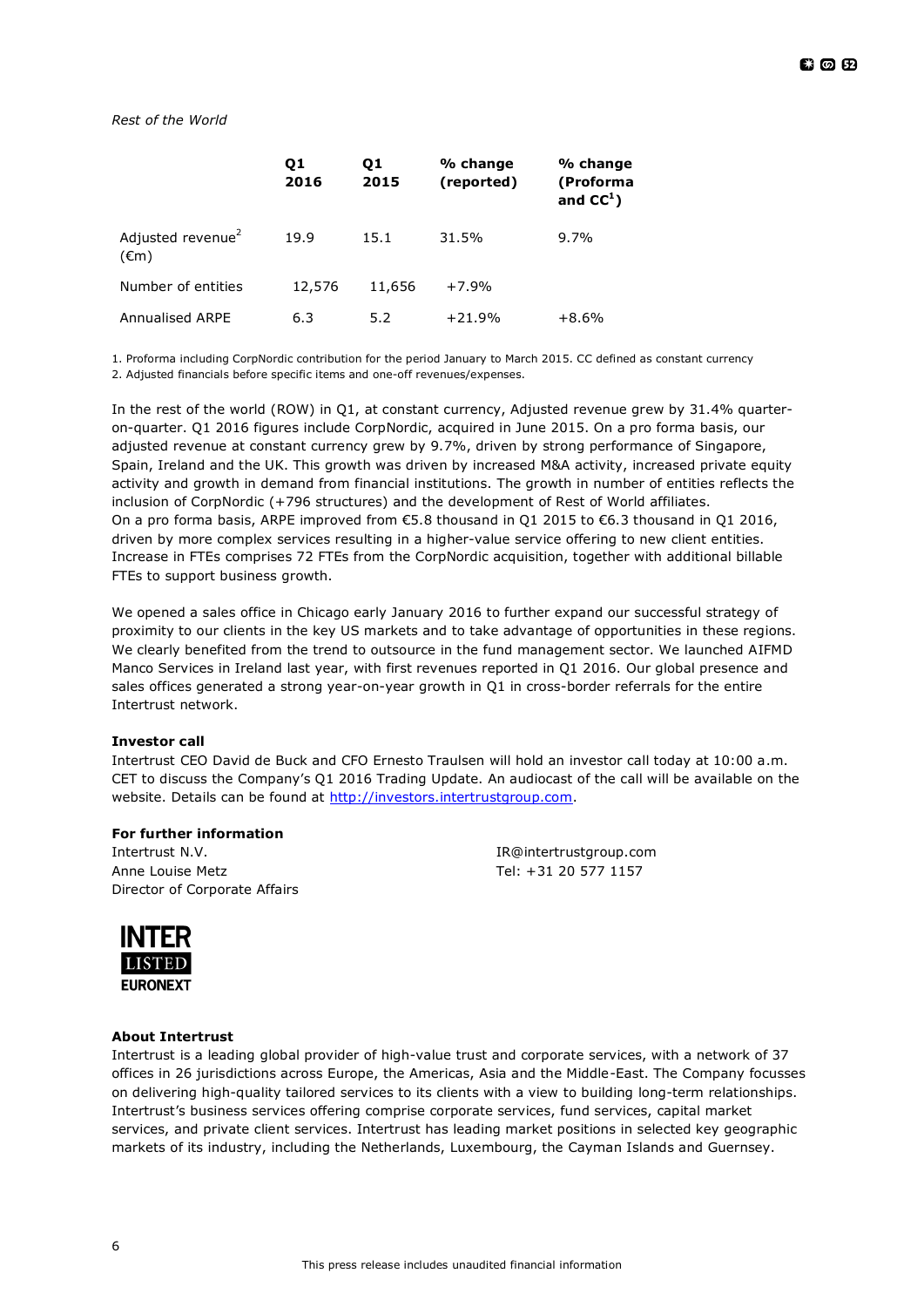# **Intertrust N.V. – Unaudited Consolidated Profit/Loss**

| (In $\epsilon$ million)                  |                                                        | Q1 2016 | Q1 2015 |
|------------------------------------------|--------------------------------------------------------|---------|---------|
| <b>Revenue</b>                           |                                                        | 87.9    | 81.2    |
| Staff expenses                           |                                                        | (38.8)  | (35.2)  |
|                                          | thereof equity share-based payments upon<br><b>IPO</b> | (1.0)   |         |
| Rental expenses                          |                                                        | (4.5)   | (4.0)   |
| Other operating expenses                 |                                                        | (8.3)   | (8.4)   |
|                                          | thereof transaction & monitoring costs                 |         | (0.4)   |
|                                          | thereof integration costs                              | (0.5)   | (0.6)   |
| <b>EBITDA</b>                            |                                                        | 36.3    | 33.5    |
| Depreciation & amortisation              |                                                        | (9.6)   | (9.1)   |
| Profit/(loss) from operating activities  |                                                        | 26.8    | 24.5    |
| Net Finance costs                        |                                                        | (5.1)   | (19.9)  |
| Profit/(loss) before tax                 |                                                        | 21.6    | 4.5     |
| Income tax                               |                                                        | (5.7)   | (1.5)   |
| Profit/(loss) from continuing operations |                                                        | 15.9    | 3.0     |